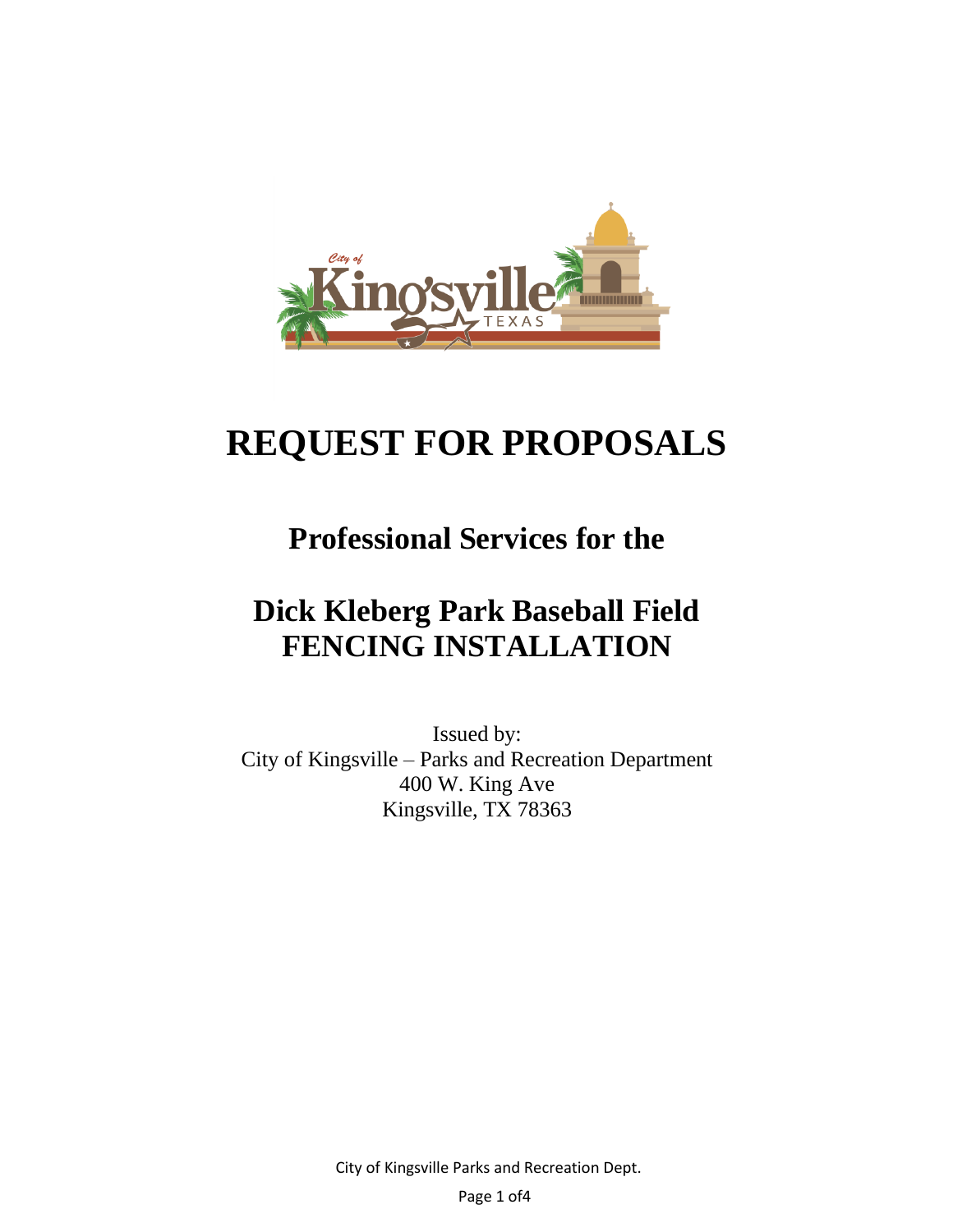Sealed Request for Proposals (RFP) addressed to Charlie Sosa, Purchasing Manager, City of Kingsville will be received on Tuesday February 16, 2021 until 2:00p.m., at the City of Kingsville City Hall (3<sup>rd</sup> Floor) located at 400 W. King Avenue, Kingsville, TX. RFP's must be in the City of Kingsville's possession on or before the aforementioned date and time (no late submissions will be accepted).

#### **Dick Kleberg Park Baseball Field FENCING INSTALLATION**

RFP's received past the deadline will not be considered. The City will evaluate RFP's and make a selection based on the firm's technical ability, experience, and ability to perform the work. The City will not provide compensation or defray any costs incurred by any firm related to the response to this request. The City reserves the right to negotiate with any and all persons or firms. The City also reserves the right to reject any or all RFP's, or to accept any deemed most advantageous, or to waive any irregularities or informalities in the RFP's received, and to revise the process schedule as circumstances arise.

Submittals must be clearly marked:

#### **RFP 21-05 Dick Kleberg Park Baseball Field. FENCING INSTALLATION**

Submitted to: Charlie Sosa Purchasing Manager City of Kingsville 400 W. King Ave. Kingsville, TX 78363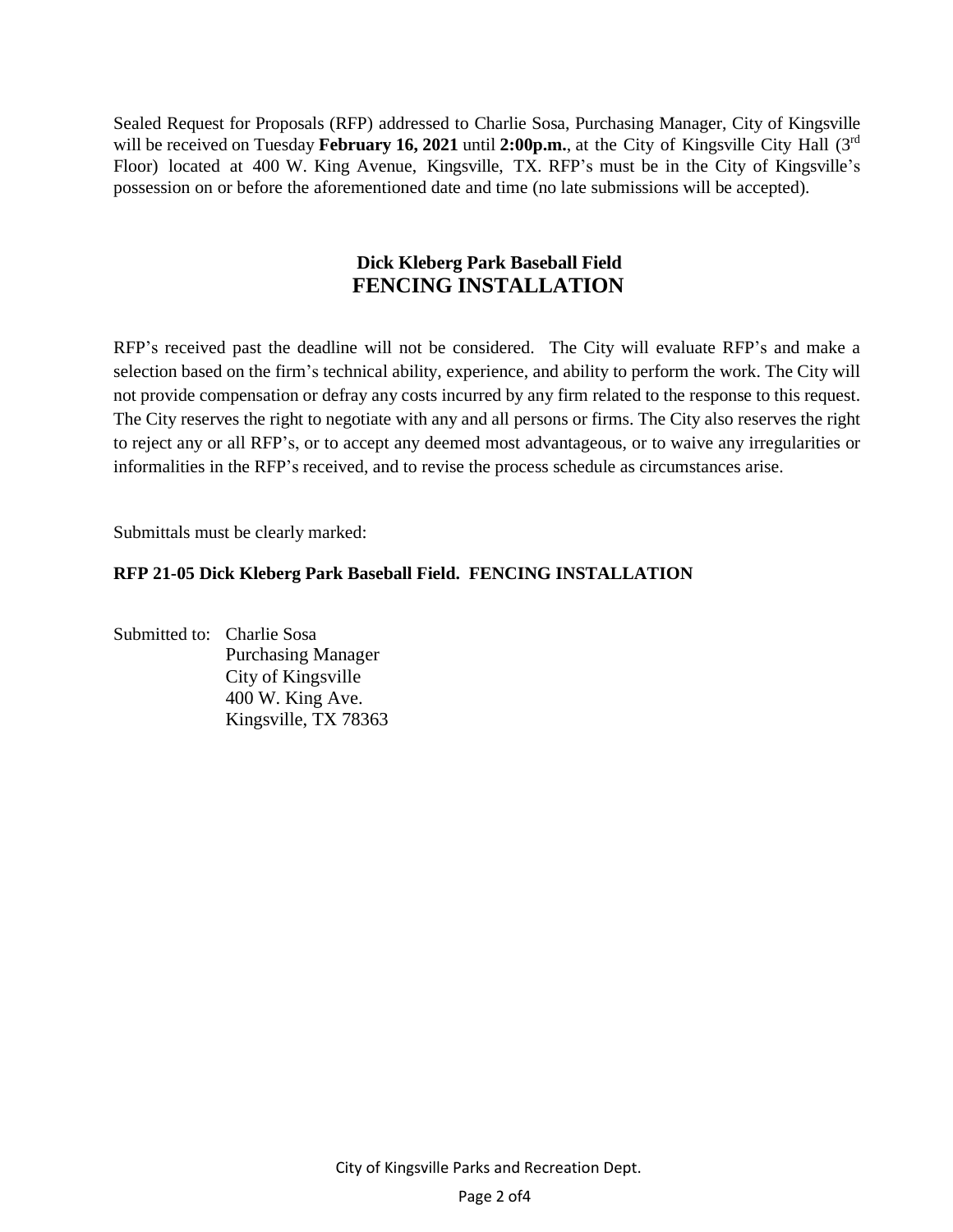## **I. SCOPE OF WORK/DESCRIPTION OF PROJECT ACTIVITIES**

The City of Kingsville, Texas is currently accepting proposals for labor and materials to install new field fencing system at Dick Kleberg Park Baseball fields. The purpose of this RFP is to solicit proposals from qualified fencing contractors for installation of material and labor outlined in this document.

Dick Kleberg Park Baseball Filed is a public facility, located at 500 E. Escondido Road, Kingsville, TX 78363. The proposed fencing installation at the DKP Baseball Field will include upgrades to Fields #4 and #5. Please refer to attached drawings for field locations.

Proposals will be accepted until Tuesday **February 16, 2021 2:00 p.m.** Any proposals received after this date and time will not be opened and will be disqualified. All proposals must include valid contractor's license. A site visit is scheduled for **February 9, 2021 at 10:00 a.m**. at DKP Baseball Field.

Proposals shall include all labor, materials and equipment to install new Backstops, dugouts, fencing on Fields #4 and #5 as referred to on drawings attached. Contractor shall install all fencing, gates, main posts, line posts, tension wire and associated components to complete project.

## **II. BID SCHEDULE**

#### **Base Bid:**

Contractor provides all materials, equipment and labor for installation of the fencing as per the attached plans.

Additive Alternate Bid to include Fencing on top of the dugouts with necessary bracing supports.

### **III. STATEMENT OF QUALIFICATIONS**

Respondent should include in response all information relating to the following:

- Previous experience in fencing installation design.
- Previous work on projects similar to that described in Section II above.
- History of firm, including list of public sector entities for which fencing installation have been provided.
- Five comparable references.
- The respondent should also include a work schedule for completion of project in the response to this RFP.

## **IV. EVALUATION CRITERIA**

The proposals will be evaluated and ranked per the following criteria:

- A. Experience, including but not limited to the number and size of previous projects of the type outlined in Section I, projects located in this region, and extent of experience in project management.
- B. Work performance, including but not limited to past projects completed on schedule, managing projects within budgetary constraints, and quality of work product.
- C. Capacity to perform, including but not limited to staffing level and experience of staff, adequacy of